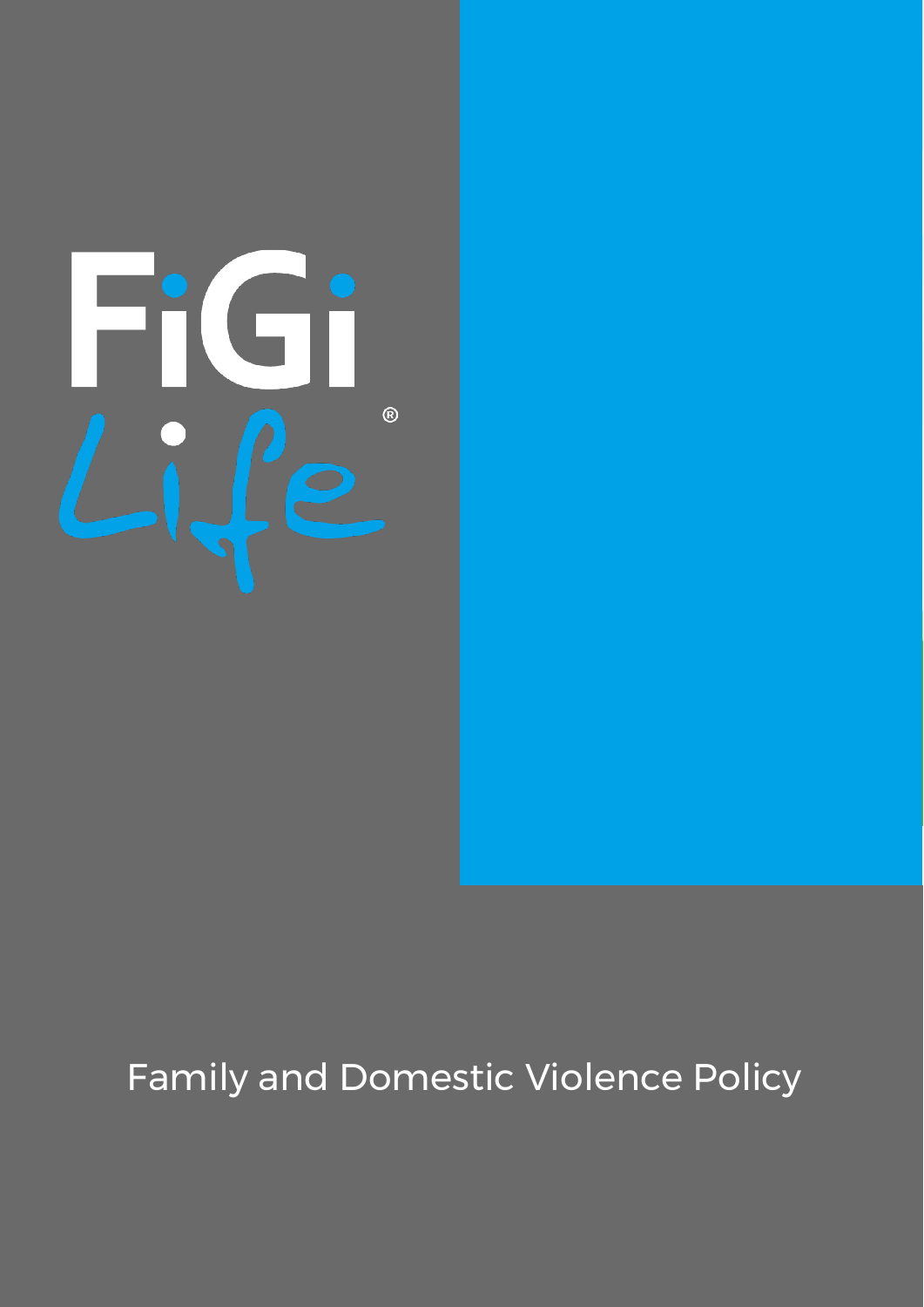

# FAMILY AND DOMESTIC VIOLENCE POLICY

## SUPPORTING CUSTOMERS EXPERIENCING FAMILY AND DOMESTIC VIOLENCE

This policy is applicable to all Future Insurance Group International Pty Ltd (FiGi Life) customers affected by Family / Domestic Violence.

- FiGi Life recognises that Family / Domestic Violence is not acceptable in any relationship and our customers who may be experiencing Family / Domestic Violence will be treated with dignity and respect;
- Our customers who advise they are experiencing Family / Domestic Violence are able to access support from FiGi Life that is appropriate to their circumstances;
- Any disclosure made to any relevant third party will be made with great care, keeping in mind the sensitivity and confidentiality of our customers situation; and
- We may need to be flexible and adjust our approach based on the individual circumstances and needs, including providing personalised support to enable us to assist customers navigate our processes.

## WE ARE HERE TO SUPPORT YOU

Where you may disclose Family / Domestic Violence, or where we have reason to believe that Family / Domestic Violence is occurring, we will handle this information with sensitivity and will consider on an individual basis the measures to support you such as:

- Prioritising the sensitivity of your situation;
- Ensuring the confidentiality of information;
- Minimising the number of time that you need to disclose information relating to your situation by having dedicated employees trained to assist customers experiencing Family / Domestic Violence;
- Manage the way we communicate with you to ensure that we do not add any further risk;
- Providing financial hardship assistance depending on the individual circumstances;
- Stopping or deferring collections activities;
- Providing referrals to support agencies wherever needed.

## OUR EMPLOYEES ARE TRAINED TO HELP YOU

All our customer-facing employees are trained to help you and understand customers experiencing Family / Domestic Violence relevant to their roles.

## **CONFIDENTIALITY**

We understand the risks of disclosing information in relation to customers experiencing Family / Domestic Violence. The protection of your personal and other confidential information – such as your physical address and telephone number – is critical to your safety in these situations. In addition to our Customer Privacy Policy, we will discuss safe ways to communicate with you and record these. We will protect your sensitive information and, where possible, give you control over how your personal information is shared with third parties. We will inform you about what information you need to share with other policyholders, such as information about a claim, so you can make appropriate arrangements.

## CLAIMS HANDLING

We will support you throughout the claims process on an individual case by case basis. This support may include fast-tracking the claim, providing emergency payments or accommodation and/or reviewing decisions where there is ambiguity about cover.

#### IF YOU'RE HAVING TROUBLE PAYING YOUR INSURANCE PREMIUM

We know that Family / Domestic Violence may cause circumstances that have an impact on your financial wellbeing, including the ability to meet payments. If you have identified that you are being affected by Family / Domestic Violence, or where our trained employee has reason to believe Family / Domestic Violence is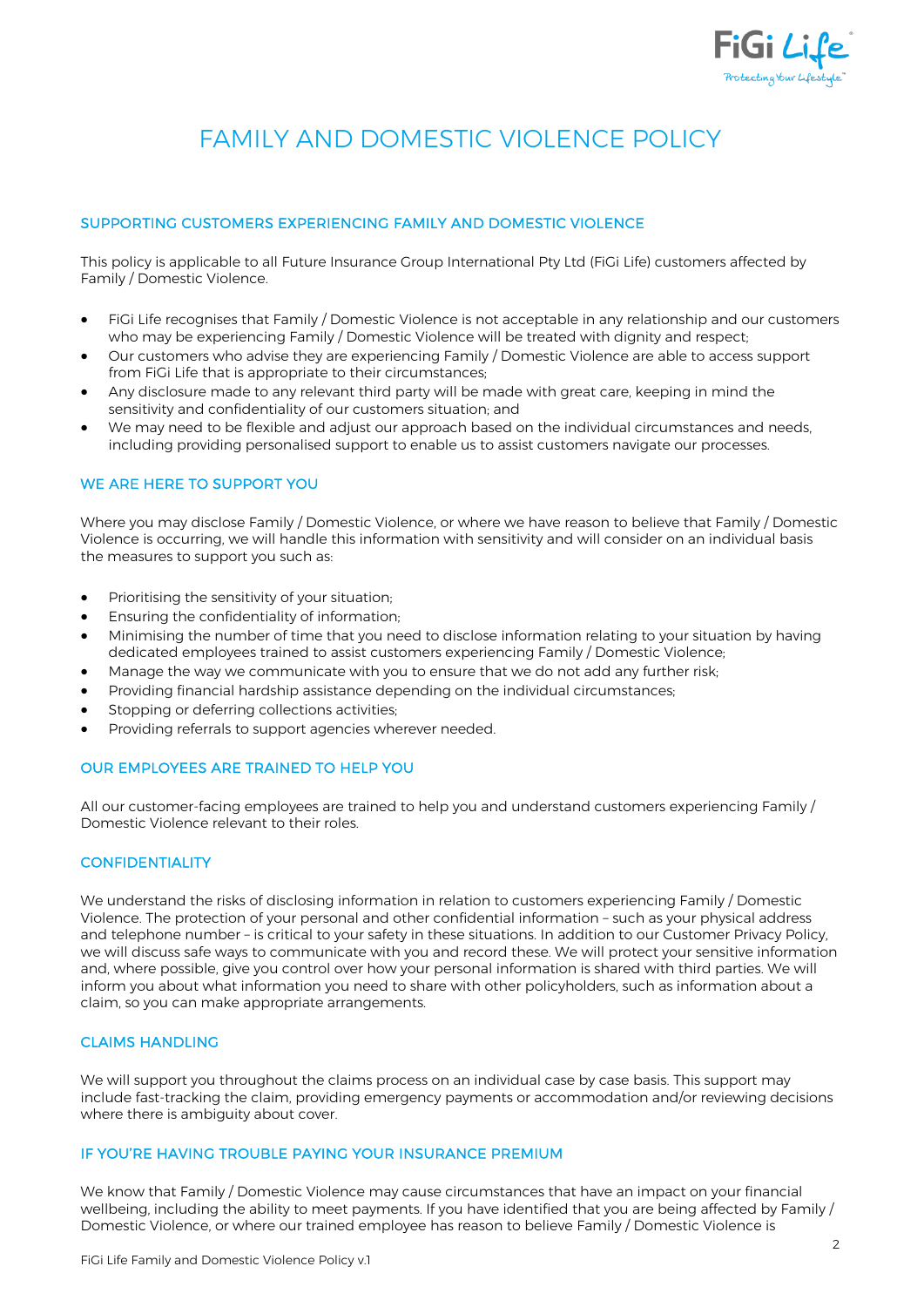

occurring, we may offer financial hardship assistance, including offering deferred payments for premiums or waiving excesses.

# SUPPORT IF YOU HAVE OUTSTANDING DEBT

| Agency                                                          | Phone         | Website            | <b>Services Provided</b>                                                                                                                                                                     |
|-----------------------------------------------------------------|---------------|--------------------|----------------------------------------------------------------------------------------------------------------------------------------------------------------------------------------------|
| 1800<br><b>RESPECT</b>                                          | 1800 737 732  | 1800respect.org.au | National 24-Hour Family /<br>Domestic Violence and<br>Sexual Assault Line                                                                                                                    |
| <b>MENSLINE</b>                                                 | 1300 78 99 78 | mensline.org.au    | 24/7 support, information<br>and<br>referral service for men with<br>family and relationship<br>issues                                                                                       |
| Lifeline                                                        | 13 11 14      | lifeline.org.au    | 24/7 counselling & referral<br>service<br>for people in a crisis<br>situation                                                                                                                |
| <b>Beyond Blue</b>                                              | 1300 224 636  | beyondblue.org.au  | 24/7 support to people<br>experiencing anxiety or<br>depression                                                                                                                              |
| National<br>Debt Hotline                                        | 1800 007 007  | ndh.org.au         | Financial counselling is a<br>free,<br>confidential service to assist<br>people in financial difficulty                                                                                      |
| National<br>Association<br>of<br>Community<br>Legal<br>Centre's |               | naclc.org.au       | An independent not-for-<br>profit community<br>organisation that provides<br>legal and related services to<br>the public, focusing on the<br>disadvantaged and people<br>with special needs. |

Support from your bank

Your bank may be able to help provide relief for your mortgage payments or provide other forms of relief.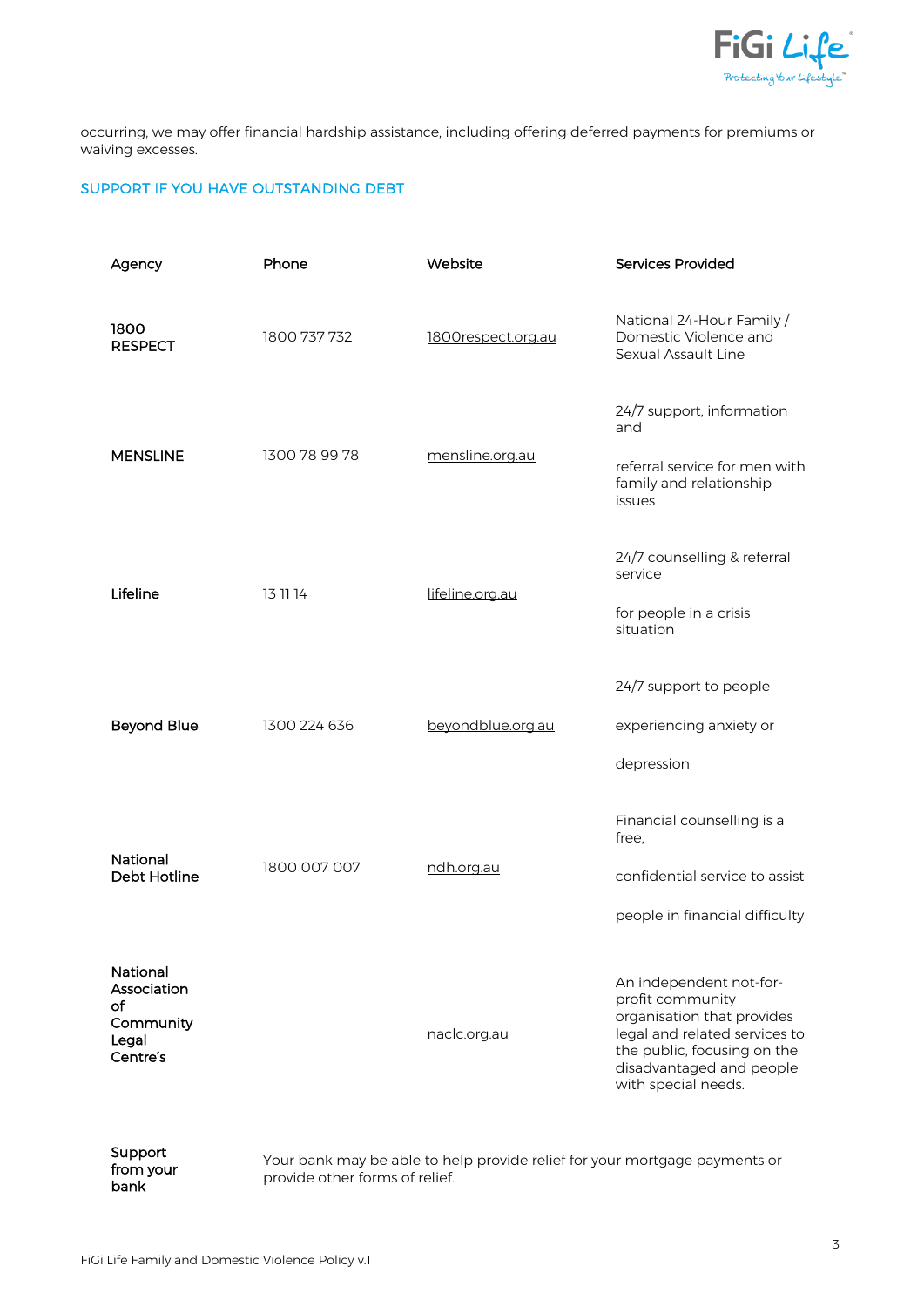

| Utility Bills   | If you're finding it tough to pay your bills give your utility company a call<br>because they may be able to assist. |
|-----------------|----------------------------------------------------------------------------------------------------------------------|
| Translation     | The Translating and Interpreting Service (TIS National) is an interpreting service                                   |
| and             | provided by the Department of Immigration and Border Protection for people                                           |
| Interpreting    | who do not speak English and for agencies and businesses that need to                                                |
| <b>Services</b> | communicate with their non-English speaking clients.                                                                 |

If you are experiencing Family / Domestic Violence and there is a debt for unpaid premium, excess or a thirdparty recovery, please talk to us so we can see if we can help with this process.

## OTHER SERVICES THAT MAY HELP (AUSTRALIA)

Always call 000 if you or your family members are in immediate danger. There are some services that may help, we have listed them below:

## DEFINITIONS:

| Abbreviation<br>/ Term           | Definition                                                                                                                                                                                                                                                                                                                                   |  |
|----------------------------------|----------------------------------------------------------------------------------------------------------------------------------------------------------------------------------------------------------------------------------------------------------------------------------------------------------------------------------------------|--|
| Customers                        | Are person(s) that:<br>have applied for (including obtaining a quote for) a Retail Insurance<br>$\bullet$<br>product sold by FiGi Life;<br>have been issued with a Retail Insurance product that is sold by FiGi Life; or<br>$\bullet$<br>are Relevant Third Parties to a Retail Insurance product that is sold by FiGi<br>$\bullet$<br>Life |  |
|                                  | Are person(s) that:                                                                                                                                                                                                                                                                                                                          |  |
|                                  | (a) Third Party Beneficiaries;                                                                                                                                                                                                                                                                                                               |  |
| Relevant<br><b>Third Parties</b> | (b) a third party not of the type listed in a) who is an insurer recovering money<br>from under a Retail Insurance product sold by FiGi Life; or                                                                                                                                                                                             |  |
|                                  | (c) a third party not of the type listed in a) who are seeking damages from<br>customers of a Retail Insurance product sold by FiGi Life;                                                                                                                                                                                                    |  |
|                                  |                                                                                                                                                                                                                                                                                                                                              |  |
| Retail<br>Insurance              | Retail insurance is given the same definition as Part 16 of the General Insurance<br>Code of Practice.                                                                                                                                                                                                                                       |  |